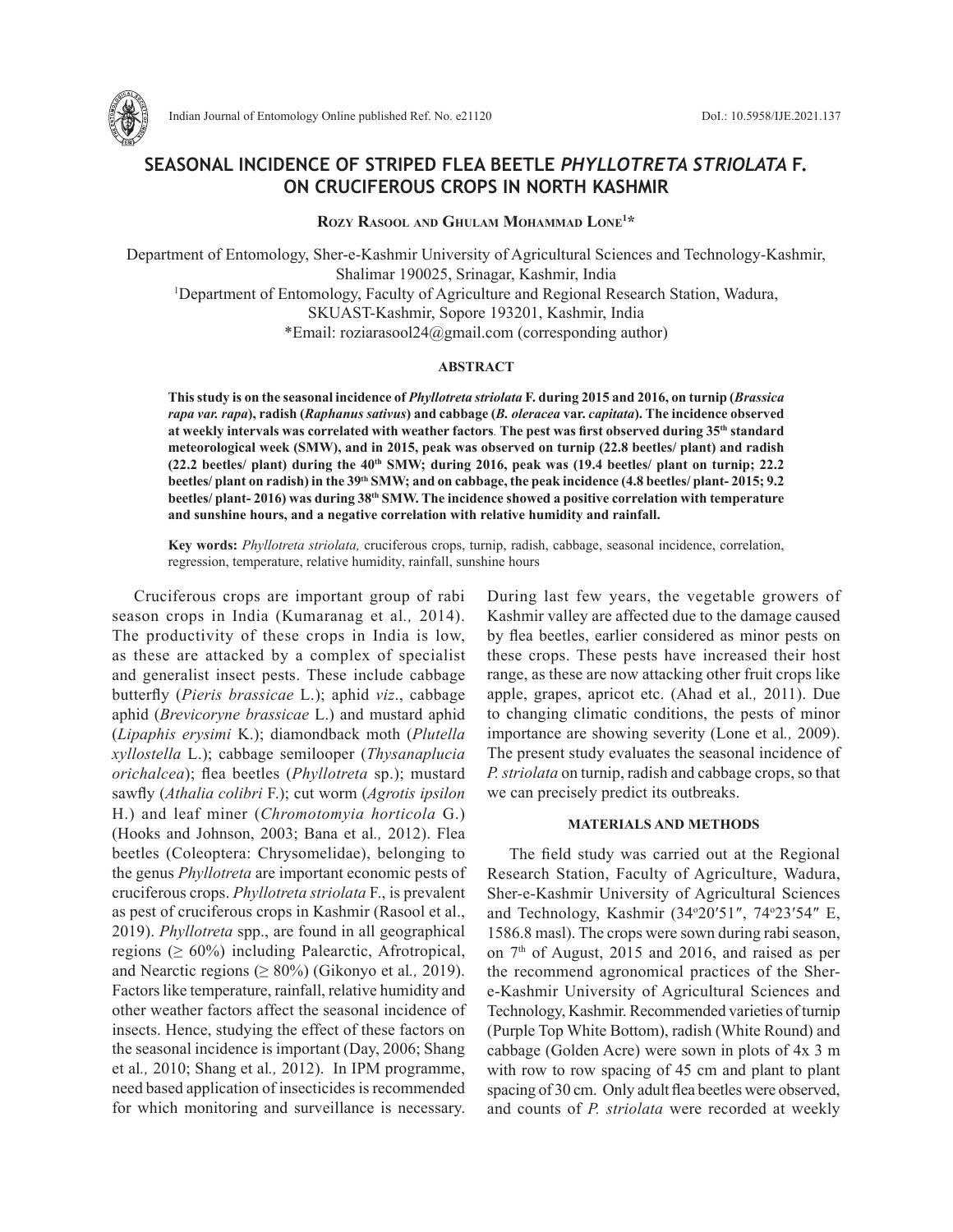intervals on five tagged plants from each replication (3 replications). From these mean numbers were worked out. *P. striolata* samples were sent to National Bureau of Agriculturally Important Resources, Bangalore for identification. Data on temperature  $(°C)$ , relative humidity  $(\%)$ , sunshine (hrs.) and rainfall (mm) were obtained from the Meteorological Centre, Srinagar, India. The data was subjected to correlation and regression analysis, using the SPSS Software. Data were arc-sine transformed before performing ANOVA. Means were separated at  $p<0.05$  and adjusted with least significant difference (LSD).

#### **RESULTS AND DISCUSSION**

Flea beetle species studied was identified as *Phyllotreta striolata* (Accession No. KU752539.1), with the characters of shiny black with yellowish elytral stripes incurved at the base not extending to the posterior end of the elytra. Seasonal incidence of *P. striolata* on turnip, radish and cabbage depicted by Fig. 1 indicate that its incidence commenced during  $35<sup>th</sup>$  SMW- in 2015 it was  $@$  1.8, 2.6 and 1.8 beetles/ plant on turnip, radish and cabbage, respectively; and during 2016, it was 0.8, 0.6 and 0.8 beetles/plant, respectively. Initial occurrence on turnip, radish and cabbage was observed just after cotyledonary leaf emergence (35th SMW). Similar findings were reported by Patel and Purohit (2016) with flea beetles (*Chaetochnema indica*) on sorghum. Ulmer and Dosdall (2006) reported that progeny of the overwintering generation of *P. striolata*, already present in the surrounding fields attack newly emerged crops as soon as cotyledons emerge. During 2015, *P. striolata* on turnip and radish reached a peak incidence of 22.8 and 22.2 beetles/ plant, respectively during  $40<sup>th</sup>$ SMW  $(1<sup>st</sup> week of October)$  at temperature, relative humidity, sunshine and rainfall of  $19.06^{\circ}$ C, 62.14 %, 8.15 hrs. and 0.00 mm, respectively. These results

are in conformity with those of Samoon (2004) who observed maximum catches of *Psylliodes tenebrosus*  in October during emergence of the crop.

However, on cabbage, *P. striolata* reached a peak level of 4.8/ plant during  $38<sup>th</sup>$  SMW ( $3<sup>rd</sup>$  week of September) when temperature, relative humidity, sunshine and rainfall were  $17.74 \text{ °C}$ ,  $69.71\%$ ,  $6.12$ hr. and 8.28 mm, respectively; and then there was decline in all the three crops to counts of 0.8, 0.8 and 0.2 beetles/ plant on turnip, radish and cabbage, respectively, during  $45<sup>th</sup> SMW$ ; at this time temperature, relative humidity, sunshine and rainfall were  $7.51\textdegree C$ , 80.28%, 0.68 hrs. and 2.8 mm, respectively. During 2016, the incidence on turnip and radish was maximum viz., 19.4 and 22.2 beetles/ plant, respectively during 39th SMW, when temperature, relative humidity, sunshine and rainfall were  $19.61 \text{ °C}$ ,  $63.35\%$ ,  $8.44$ hrs. and 0.00 mm, respectively. In case of cabbage, it was maximum (9.2 beetles/ plant) during  $38<sup>th</sup>$  SMW at a temperature, relative humidity, sunshine and rainfall of 19.53°C, 63.99%, 7.54 hrs. and 0.00 mm, respectively. During 45<sup>th</sup> SMW, incidence declined to 3.4, 1.4 and 0.1 beetles/ plant on turnip, radish and cabbage, respectively at temperature, relative humidity, sunshine and rainfall of  $10.31^{\circ}$ C, 64.42%, 3.7 hrs and 0.00 mm, respectively.

The correlation coefficients (r) and regression equation for weekly *P. striolata* counts with weather parameters presented in Table 1. Reveal the followingduring 2015, incidence on turnip, radish and cabbage showed a significant positive correlation with temperature ( $r = +0.607, +0.607, +0.819$ ) and sunshine hrs. ( $r = +0.625, +0.660, +0.738$ ) and a significant negative correlation with relative humidity-RH  $(r =$ -0.605, -0.659, -0.677); but with rainfall it was nonsignificant. During 2016, incidence on radish and cabbage with temperature was significantly positive (r



Fig. 1. Population dynamics of *P. striolata* on turnip, radish and cabbage- 2015 (A) and 2016 (B)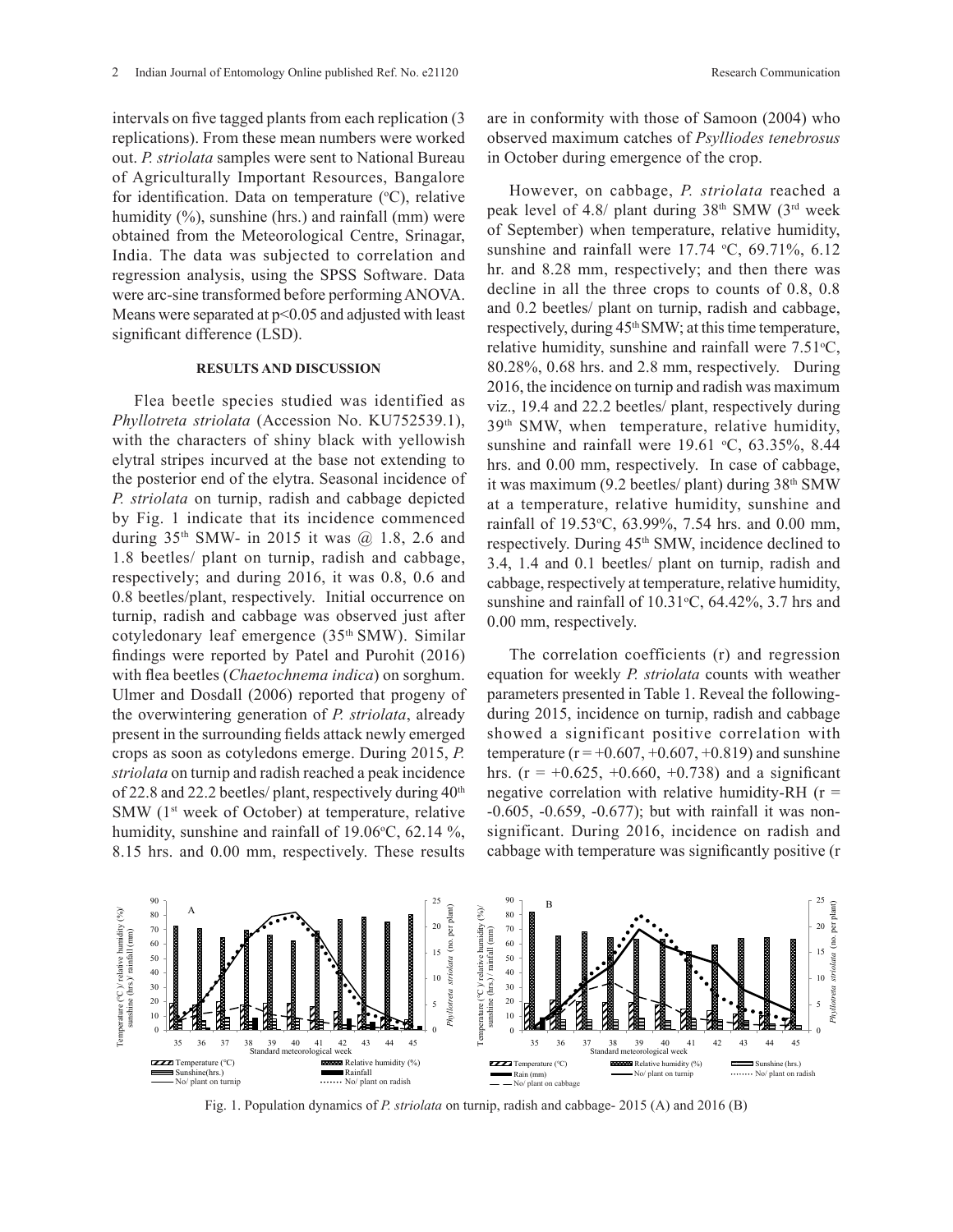|      | Factors          | Turnip                 |                         | Radish        |                         | Cabbage             |                         |
|------|------------------|------------------------|-------------------------|---------------|-------------------------|---------------------|-------------------------|
| Year |                  | Correlation            | Regression equation     | Correlation   | Regression equation     | Correlation         | Regression equation     |
|      |                  | coefficient            |                         | coefficient   |                         | coefficient         |                         |
|      |                  | (r)                    |                         | (r)           |                         | (r)                 |                         |
| 2015 | Temperature      | $0.607**$              | $y = 0.3158x + 11.903$  | $0.654**$     | $y = 0.3473x + 11.734$  | $0.819*$            | $y = 2.3663x + 10.403$  |
|      | $(^{\circ}C)$    |                        | $R^2 = 0.3642$          |               | $R^2 = 0.4227$          |                     | $R^2 = 0.6743$          |
|      | Relative         | $-0.605**$             | $y = -0.5332x + 77.180$ | $-0.659**$    | $y = -0.5739x + 77.336$ | $-0.677*$           | $y = -2.8362x + 77.309$ |
|      | humidity $(\% )$ |                        | $R^2 = 0.5616$          |               | $R^2 = 0.6243$          |                     | $R^2 = 0.524$           |
|      | Sunshine (hrs.)  | $0.625**$              | $y = 0.191x + 3.817$    | $0.660**$     | $y = 0.2058x + 3.758$   | $0.738*$            | $y = 1.2423x + 3.301$   |
|      |                  |                        | $R^2 = 0.3906$          |               | $R^2 = 0.4352$          |                     | $R^2 = 0.5449$          |
|      | Rainfall (mm)    | $-0.088N$              | $y = -0.0332x + 2.988$  | $-0.114^{NS}$ | $y = -0.0442x + 3.085$  | 0.001 <sup>NS</sup> | $y = 0.0017x + 2.626$   |
|      |                  |                        | $R^2 = 0.0077$          |               | $R^2 = 0.013$           |                     | $R^2 = 6E - 07$         |
| 2016 | Temperature      | $0.490^{NS}$           | $y = 0.2126x + 13.941$  | $0.655**$     | $y = 0.2994x + 13.354$  | $0.787**$           | $y = 1.0021x + 12.361$  |
|      | $(^{\circ}C)$    |                        | $R^2 = 0.0802$          |               | $R^2 = 0.2441$          |                     | $R^2 = 0.472$           |
|      | Relative         | $-0.599$ <sup>NS</sup> | $y = -0.6841x + 71.237$ | $-0.369NS$    | $y = -0.3404x + 67.609$ | $-0.070^{NS}$       | $y = -0.1554x + 65.161$ |
|      | humidity $(\%)$  |                        | $R^2 = 0.3585$          |               | $R^2 = 0.1363$          |                     | $R^2 = 0.0049$          |
|      | Sunshine (hrs.)  | $0.772*$               | $y = 0.2558x + 3.965$   | $0.687**$     | $y = 0.1837x + 4.822$   | 0.597 <sup>NS</sup> | $y = 0.384x + 5.053$    |
|      |                  |                        | $R^2 = 0.5961$          |               | $R^2 = 0.472$           |                     | $R^2 = 0.3559$          |
|      | Rainfall (mm)    | $-0.474^{NS}$          | $y = -0.2215x + 3.104$  | $-0.333^{NS}$ | $y = -0.1257x + 2.066$  | $-0.278^{NS}$       | $y = -0.2522x + 1.871$  |
|      |                  |                        | $R^2 = 0.225$           |               | $R^2 = 0.1112$          |                     | $R^2 = 0.0773$          |

Table 1. Seasonal incidence of *P. striolata* on cruciferous crops (2015, 2016)

\*Significant at p=0.01; \*\*Significant at p= 0.05; NS (Non-significant).

 $= +0.655, +0.787$ ; and a significant positive correlation was also observed between sunshine (hrs.) on turnip and radish ( $r = +0.772, +0.687$ ); and non-significant values were observed on turnip, radish and cabbage with weather factors. Ghosh et al*.* (2006) also observed a significantly positive correlation between flea beetle incidence and temperature; however, Shukla and Kumar (2003) reported a negative correlation between *Phyllotreta cruciferae* incidence with temperature. Temperature plays an important role in determining growth rate of insects (Narayanasamy et al*.,* 2014). Patel and Purohit (2016) reported that flea beetle incidence was negatively influenced by morning and evening, and mean RH. The present results are in conformity with results of Yadav et al*.* (2010) who observed a significant positive correlation in radish with temperature  $(r =$  $+0.890$ ) and significant negative correlation ( $r = -0.830$ ) with RH. In mustard it was a positive correlation  $(r =$  $+0.293$ ) with sunshine.

## **ACKNOWLEDGEMENTS**

The authors thank Dr T Venkatesan, Principal Scientist, Division of Molecular Entomology, ICAR-National Bureau of Agricultural Insect Resources, Bangalore for identification of the pest and Meteorological Centre, Srinagar, Kashmir for providing the meteorological data.

### **REFERENCES**

Ahad I, Baba Z A, Lone G M. 2011. Changing scenario in host range of flea beetle, *Phyllotreta cruciferae* (Goeze) (Coleoptera:

Chrysomelidae) Proceedings. Souvenir, 1<sup>st</sup> Jammu and Kashmir Agriculture Science Congress (Theme: Mountain Agriculture in Transition-Challenges and way forward). p. 213.

- Bana J K, Jat B L, Bajya D R. 2012. Seasonal incidence of major pests of cabbage and their natural enemies. Indian Journal of Entomology  $74.3$
- Day W H. 2006. The effect of rainfall on the abundance of tarnished plant bug nymphs [Lygus lineolaris (Palisot)] in alfalfa fields. Transactions of the American Entomological Society132: 445-450.
- Ghosh S K, Laskar N, Senapati S K. 2006. Seasonal fluctuation of flea beetle (*Phyllotreta* sps.) on brinjal and field evaluation of some pesticides against flea beetle in Terai region of West Bengal. Journal of the Entomological Research Society 30: 83-87.
- Gikonyo M W, Biondi M, Beran F. 2019. Adaptation of flea beetles to Brassicaceae: host plant associations and geographic distribution of *Psylliodes* Latreille and *Phyllotreta* Chevrolat (Coleoptera, Chrysomelidae). ZooKeys 856: 51-73.
- Hooks C R R, Johnson M W. 2003. Impact of agricultural diversification on the insect community of cruciferous crops. Crop Protection 22: 223-238.
- Kumaranag K M, Kedar S C, Thodsare N H, Bawaskar D M. 2014. Insect pests of cruciferous vegetables and their management. Popular Kheti 2: 80-86.
- Lone G M, Baba Z A, Wani M A, Mir S A, Malik M A, Bano P. 2009. Determination of pest complex of oats. Indian Journal of Applied Entomology 23:140-144.
- Narayanasamy M, Kennedy J S, Vellingiri G. 2014. Life history and population dynamics of rice leaf-folder at different temperatures. The Ecoscan 8(3): 315-320.
- Patel D R, Purohit M S. 2016. Seasonal incidence of flea beetle (*Chaetocnema indica* klse) on sorghum. Indian Journal of Applied Entomology 30: 50-55.
- Rasool R, Lone G M, Yaqoob M, Rasool K. 2019. Biodiversity and microclimate divergence of flea beetles in north Kashmir. Journal of Entomology and Zoology Studies 7(6): 311-315.

Samoon J I. 2004. Studies on flea beetles infesting the *Brassica* group of